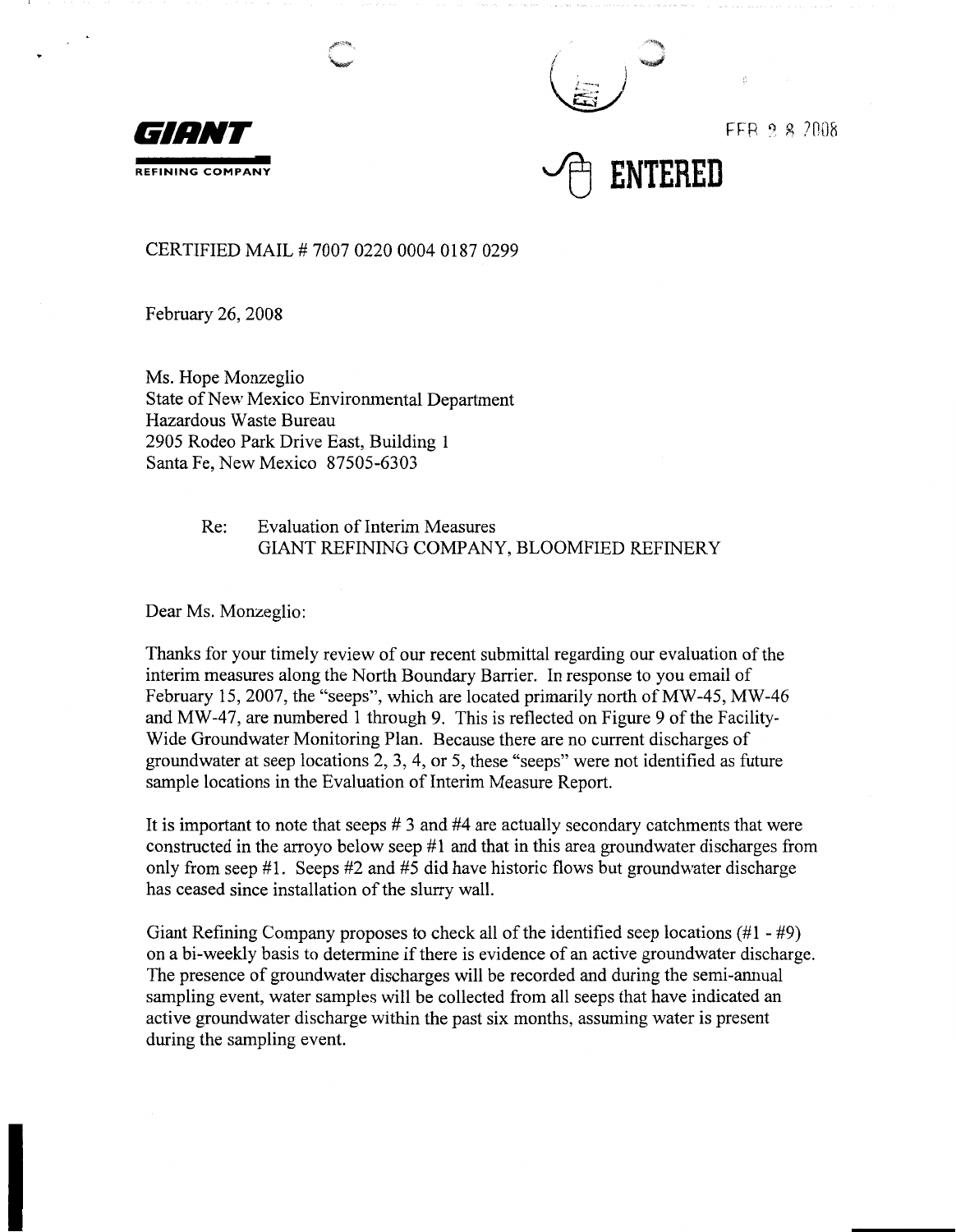Ms. Hope Monzeglio February 26, 2008

- 1

 $\sim$   $^{\circ}$ 

If you have additional questions or would like to discuss the sampling further, please contact me at (505) 632-4171.

Sincerely, James R. Schmaltz

Environmental Manager

Cc: Carl Chavez - OCD Dave Cobrain - NMED HWB C. Frischkorn - NMED HWB A. Hains - Western Refining, El Paso